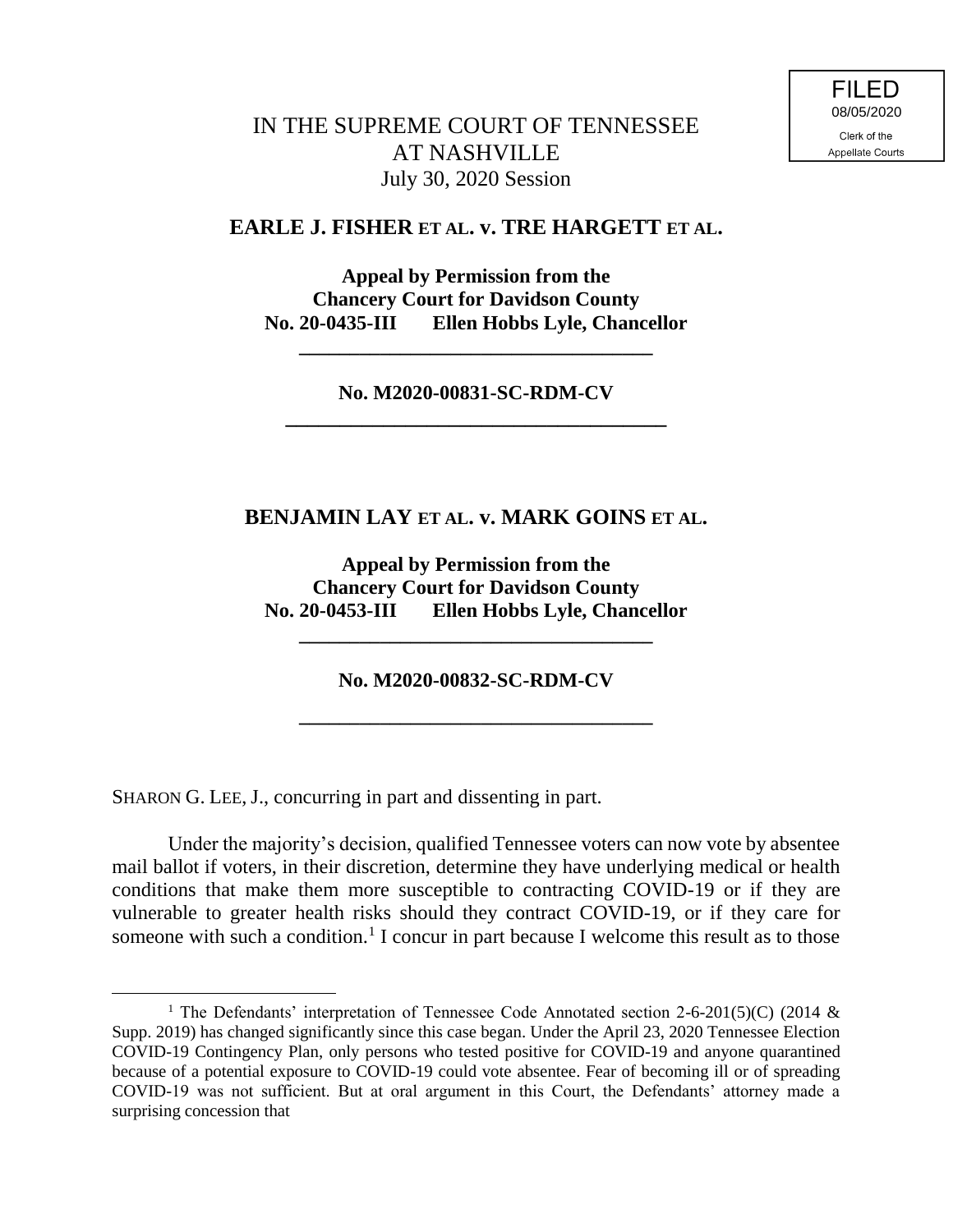plaintiffs, and I agree with much of what the majority has to say about the rest. This cascade of agreement includes: the presumption of constitutionality afforded to Tennessee Code Annotated sections 2-6-201(5)(C) and (D); the application of the *Anderson-Burdick* standard of review; the moderate burden on the right to vote of those plaintiffs who do not have (or care for someone with) an underlying condition; and the lack of persuasiveness of the Defendants' evidence of voter fraud. And yet I must dissent.

This ruling does not go far enough. *All* qualified Tennessee voters—like voters in forty-five other states—should be allowed to apply to vote by absentee mail ballot during the unprecedented and deadly COVID-19 pandemic that is gripping our community, state, $2$ nation,<sup>3</sup> and world.<sup>4</sup>

These plaintiffs who do not have an underlying health condition or are not vulnerable to greater health risks or do not provide care for someone with a health condition ("the Plaintiffs") can only vote in person or not at all under the Defendants' interpretation of Tennessee Code Annotated section 2-6-201(5)(C) and (D). The issue before us is *not* whether the Defendants' interpretation of section 2-6-201(5)(C) and (D) violates the Plaintiffs' right to vote. Rather, the narrow issue in this expedited interlocutory appeal is whether the trial court abused its discretion by issuing a temporary injunction preventing the Defendants from enforcing their interpretation of the eligibility requirements for absentee voting under section 2-6-201(5)(C) and (D) and requiring the Defendants to provide any eligible voter who applies to vote by mail to avoid transmission or contraction

if a voter who is otherwise eligible . . . has an underlying condition [that makes them vulnerable to COVID-19, and] . . . they have made the determination that [this] condition . . . based upon their health history [and other factors including "measures" taken "to reduce the risk of exposure"] prevents them from appearing at the polling place on Election Day, then . . . they can submit an application for an absentee ballot. And presuming that they meet all the other requirements and [that] the application is appropriate, then they are entitled to vote an absentee-by-mail ballot.

<sup>&</sup>lt;sup>2</sup> As of August 5, 2020, there are 114,098 cases of and 1,144 deaths from COVID-19 in Tennessee. Tenn. Dep't of Health, *Tennessee COVID-19 Unified Command Dashboard*, https://experience.arcgis.com/experience/885e479b688b4750837ba1d291b85aed (last visited Aug. 5, 2020).

<sup>&</sup>lt;sup>3</sup> As of August 5, 2020, there are 4,748,806 cases of and 156,311 deaths from COVID-19 in the United States. Ctrs. for Disease Control & Prevention, *Coronavirus Disease 2019 (COVID-19)*, https://www.cdc.gov/coronavirus/2019-ncov/cases-updates/cases-in-us.html (last visited Aug. 5, 2020).

<sup>&</sup>lt;sup>4</sup> As of August 5, 2020, there are 18,614,542 cases of and 702,330 deaths from COVID-19 in the world. Johns Hopkins Coronavirus Res. Ctr., *COVID-19 Dashboard*, https://coronavirus.jhu.edu/map.html (last visited Aug. 5, 2020).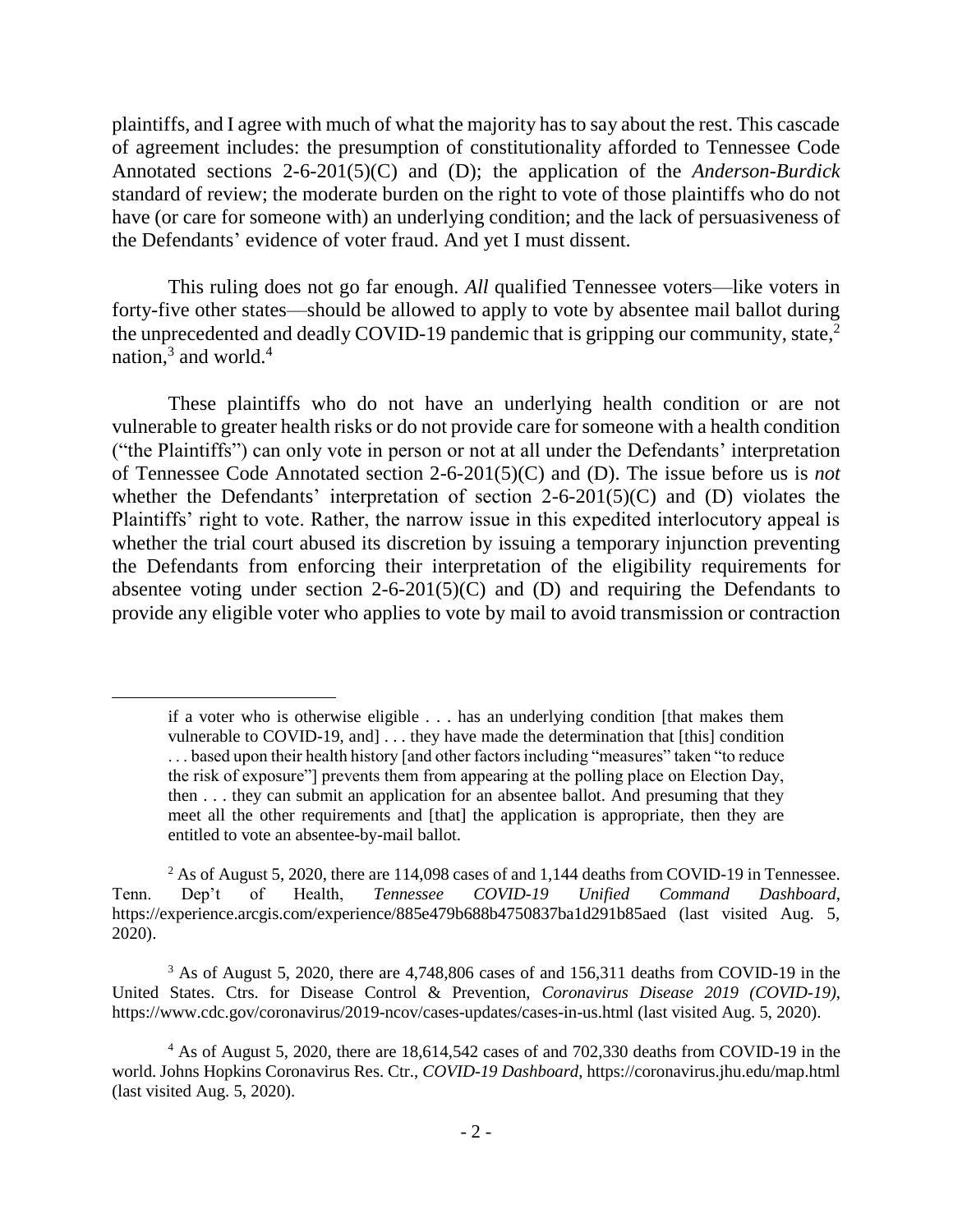of COVID-19 an absentee ballot.<sup>5</sup> In other words, the narrow issue in this appeal is whether in issuing the stay and the injunction, the trial court applied an incorrect legal standard, reached an illogical or unreasonable decision, or based its decision on a clearly erroneous assessment of the evidence. *See Funk v. Scripps Media, Inc*., 570 S.W.3d 205, 210 (Tenn. 2019) (quoting *Lee Med., Inc. v. Beecher*, 312 S.W.3d 515, 524 (Tenn. 2010)). Our standard of review of a trial court's discretionary decision is deferential. We neither second-guess the trial court nor substitute our judgment for the trial court's. *Harmon v. Hickman Cmty. Healthcare Servs., Inc.*, 594 S.W.3d 297, 305 (Tenn. 2020) (quoting *Lee Med.*, 312 S.W.3d at 524).

In deciding to issue the temporary injunction, the trial court had to consider whether (1) the Plaintiffs had "a strong likelihood of success on the merits," (2) the Plaintiffs "would suffer irreparable injury absent the injunction," (3) "the injunction would cause substantial harm to others," and (4) issuing the injunction would serve "the public interest." *Daunt v*. *Benson*, 956 F.3d 396, 406 (6th Cir. 2020) (quoting *Bays v. City of Fairborn*, 668 F.3d 814, 818–19 (6th Cir. 2012) (listing the factors)); *see also Vintage Health Res., Inc. v. Guiangan*, 309 S.W.3d 448, 467 (Tenn. Ct. App. 2009).

When the fundamental right to vote is at stake, the primary question is whether a plaintiff has shown a likelihood of success on the merits. This is because "issues of the public interest and harm to the respective parties largely depend on the constitutionality of the [state action]." *Daunt*, 956 F.3d at 406 (alteration in original) (quoting *Bays*, 668 F.3d at 819). Thus, the determinative question here is whether the Plaintiffs have shown a *likelihood* of success on the merits of their claim that the Defendants have violated the Plaintiffs' constitutionally protected right to vote.

In determining the likelihood of success on the merits, we apply the federal courts' *Anderson-Burdick* standard. Under this standard, when voters claim their right to vote has been or is being denied, the first step is to examine "the burden the [s]tate's regulation imposes on the right to vote." *Mays v. LaRose*, 951 F.3d 775, 784 (6th Cir. 2020) (citing *Burdick v. Takushi*, 504 U.S. 428, 434 (1992); *Obama for Am. v. Husted*, 697 F.3d 423, 428 (6th Cir. 2012)). A "severe" burden is presumptively invalid; the state must prove it surpasses heightened scrutiny. *See Daunt*, 956 F.3d at 407 (quoting *Burdick*, 504 U.S. at 434). A "minimal" burden survives unless the challengers can show it is not rationally

<sup>&</sup>lt;sup>5</sup> In their briefs, the Defendants assert that the injunction is too broad for an as-applied challenge and that the Plaintiffs have not satisfied the heightened requirements for a facial challenge. But the injunction does not broadly invalidate Tennessee Code Annotated section 2-6-201's eligibility criteria. Instead, it compels the Defendants to permit absentee voting for citizens in identical circumstances as "the particular litigant"—indeed, "under the facts of the instant case." *Hughes v. Tenn. Bd. of Prob. & Parole*, 514 S.W.3d 707, 712 (Tenn. 2017) (quoting *State v. Crank*, 468 S.W.3d 15, 24 n.5 (Tenn. 2015)). Namely, they are required to vote in person during the pandemic in order to vote at all, burdening that right. This is hardly a set of "hypothetical facts in other situations," *id*.; it is limited to the particular circumstances of a rare pandemic.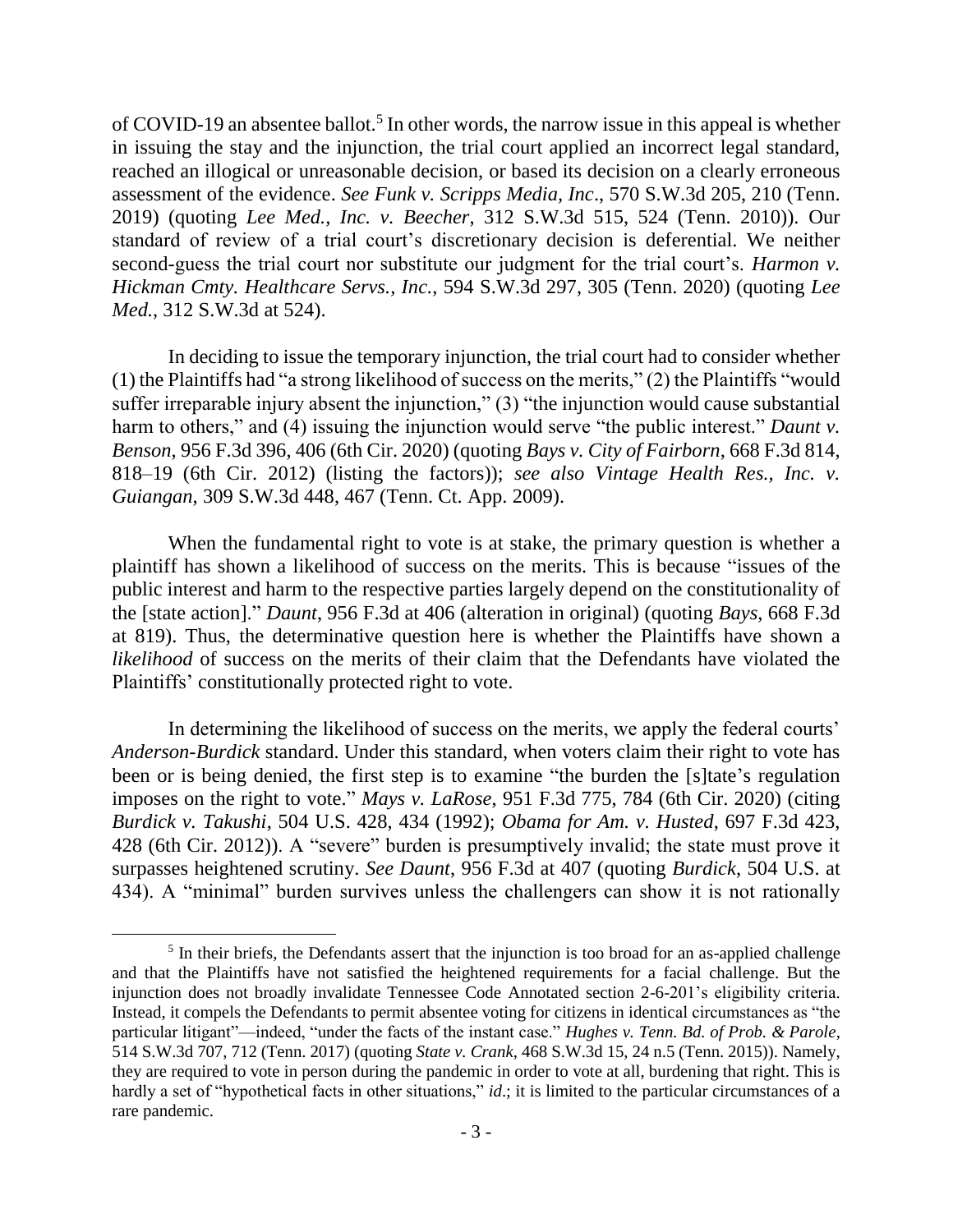related to a legitimate purpose. *See id*. There are cases finding a "moderate" burden that fall between these extremes. *See Mays*, 951 F.3d at 784. If we determine that the state has imposed a moderate burden on the right to vote, the next step is to weigh the burden imposed on the plaintiffs against the state's asserted interest and its way to achieve that interest. *Daunt*, 956 F.3d at 407 (quoting *Ohio Democratic Party v. Husted*, 834 F.3d 620, 627 (6th Cir. 2016)). The burden of proof shifts between the parties in a manner that is familiar from other legal domains, such as antitrust law's "rule of reason" and employment discrimination law.<sup>6</sup>

Under the *Anderson-Burdick* standard, the Plaintiffs must make an initial showing that the Defendants moderately burdened the Plaintiffs' right to vote. The Plaintiffs did not need to show that they were prohibited from voting, but only that they had "few alternate means of access to the ballot." *Obama for Am*., 697 F.3d at 431 (quoting *Citizens for Legislative Choice v. Miller*, 144 F.3d 916, 921 (6th Cir. 1998)).

Here, the Plaintiffs established through the statements of Dr. Arthur Reingold, Dr. Sandra Arnold, Dr. James Gurney, Dr. Michael Threlkeld, and Dr. Jeffrey Steven Warren that if the Defendants do not allow the Plaintiffs to vote absentee, then because of COVID-19, they have no alternative means to vote. Dr. Reingold, one of the nation's foremost epidemiology experts at the cutting edge of research on COVID-19, credibly testified that "[a]ll people are susceptible to and capable of getting COVID-19 because of the ease with which it spreads." Reingold Declaration, IX Lay TR 1200. According to Dr. Reingold, individuals in close contact can transmit and inhale droplets containing the virus by touching one's face after touching an infected surface—or even by breathing in aerosolized droplets that can float in the air for minutes at a time. *Id*. at 1200–01. Many people are silent spreaders, unwittingly infecting others even as they display no symptoms at all; as a result, "to prevent increasing the scope of the outbreak of COVID-19, we must assume that anyone could be infected and transmit infection to others." *Id.* at 1202. Because any physical interaction with another person or surfaces that the person has touched could carry a viral load, there are ineliminable risks to requiring in-person voting. So long as voters must gather in the same space—lining up, entering and exiting, interacting with polling workers, signing the rolls, operating the machines, and the like—everyone is at risk. *Id*. at 1204–05.

Even though the Defendants' contingency plan includes several measures to mitigate the risk of spread, the Plaintiffs' medical experts reviewed the plan and testified that these measures were inadequate to contain the virus. *See* Arnold Declaration, III Fisher

<sup>6</sup> *See* Samuel Issacharoff, *Voter Welfare: An Emerging Rule of Reason in Voting Rights Law*, 92 Ind. L.J. 299 (2016) (comparing the rule of reason in antitrust law to the Sixth Circuit's flexible and dynamic approach to *Anderson-Burdick*); *see also McDonnell Douglas Corp. v. Green*, 411 U.S. 792, 802–03 (1973) (developing a burden-shifting test in antidiscrimination law).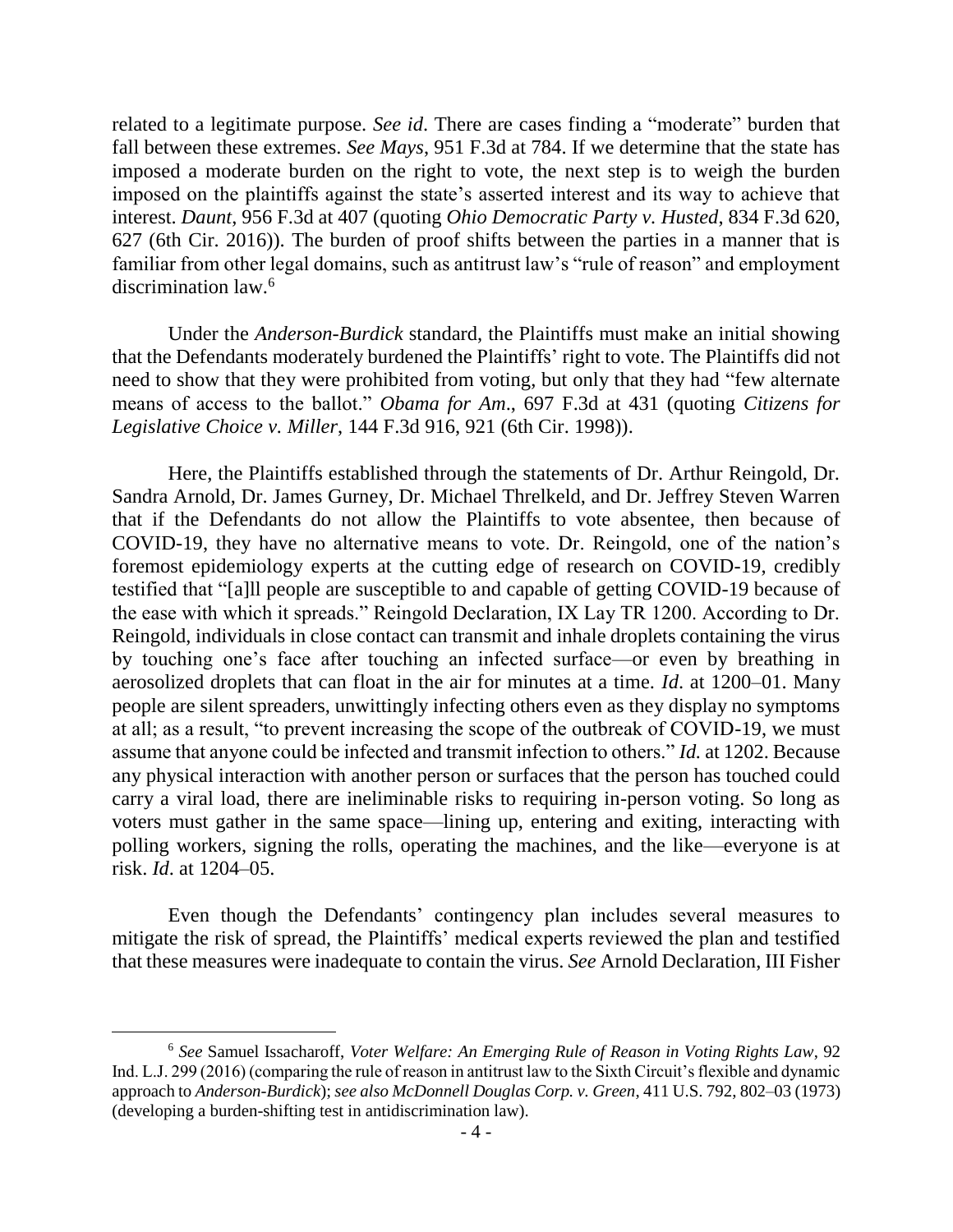TR 319; Gurney Declaration, III Fisher TR 362; Threlkeld Declaration, III Fisher TR 387; Warren Declaration, III Fisher TR 392. Dr. Gurney explained:

[T]he choice at hand is whether a citizen who fears becoming infected by this highly contagious virus is able to vote from the safety of his or her home or is forced to venture out to a public polling place where voters will not be required to wear masks and where lines will form and social distancing will be very difficult to enforce.

#### Gurney Supp. Declaration, VI Fisher TR 845–46.

 $\overline{a}$ 

According to the Plaintiffs' proof, the only reliable way to prevent the spread of the disease is to eliminate interpersonal interaction wherever possible. This is why the official recommendations of the Centers for Disease Control and Prevention ("CDC") for conducting this fall's elections instruct governments to "minimize direct contact" between people, including through means such as voting by mail. X Lay TR 1355. The CDC also recommends the use of face coverings such as cloth masks. *Id*. at 1359. Mask mandates fall within the state's police powers according to the Tennessee Attorney General. *See Constitutionality of Governmental Mandate to Wear Face Coverings*, Op. Tenn. Att'y Gen. No. 20-14 (July 24, 2020). And yet the Defendants' Contingency Plan merely "encourages" but does not require voters to wear masks. Transcript of Proceedings from June 3, 2020, XVIII Lay TR 2534, 2560.

Thus, the Plaintiffs have established that requiring them to vote in person moderately burdens their fundamental right to vote.<sup>7</sup> The trial court's decision that this burden was more than minimal was not illogical or unreasonable and was not based on a clearly erroneous reading of the evidence. In short, the trial court did not abuse its discretion.

The second step of the analysis shifts the burden of proof to the Defendants and requires them to justify the infringement on the Plaintiffs' right to vote. *See, e.g.*, *Mays*, 951 F.3d at 791 (citing *Obama for Am.*, 697 F.3d at 433–34). In considering the Defendants' evidence, we weigh the "character and magnitude of the asserted injury"

<sup>7</sup> The Defendants cite *Thompson v. Dewine* for the proposition that courts "cannot hold private citizens' decisions to stay home for their own safety against the State." 959 F.3d 804, 810 (6th Cir. 2020). According to the Defendants, the fault lies with the pandemic, not at their feet. But they cannot so easily disclaim the state's responsibilities. The fulcrum for *Anderson-Burdick* analysis is *not* the state law or regulation; it is the *burden on the right to vote*. Of course, state action figures into the analysis: the core of the test is to assess the fit between an alleged burden and the state's proffered justification. But that all comes later. There is no principled reason to build a state-action requirement into the baseline that *determines the extent of the burden in the first place*. If a policy in effect on Day 1 stays in effect through Day 2, but the circumstances on Day 2 change so that the policy now burdens the right to vote, then that is all the test needs in order to proceed. We test the Defendants' proffered justification against the alleged burden. The Defendants' cry of "But *I* didn't *do* anything!" makes no difference. And in fact—as it is here—that may be the problem.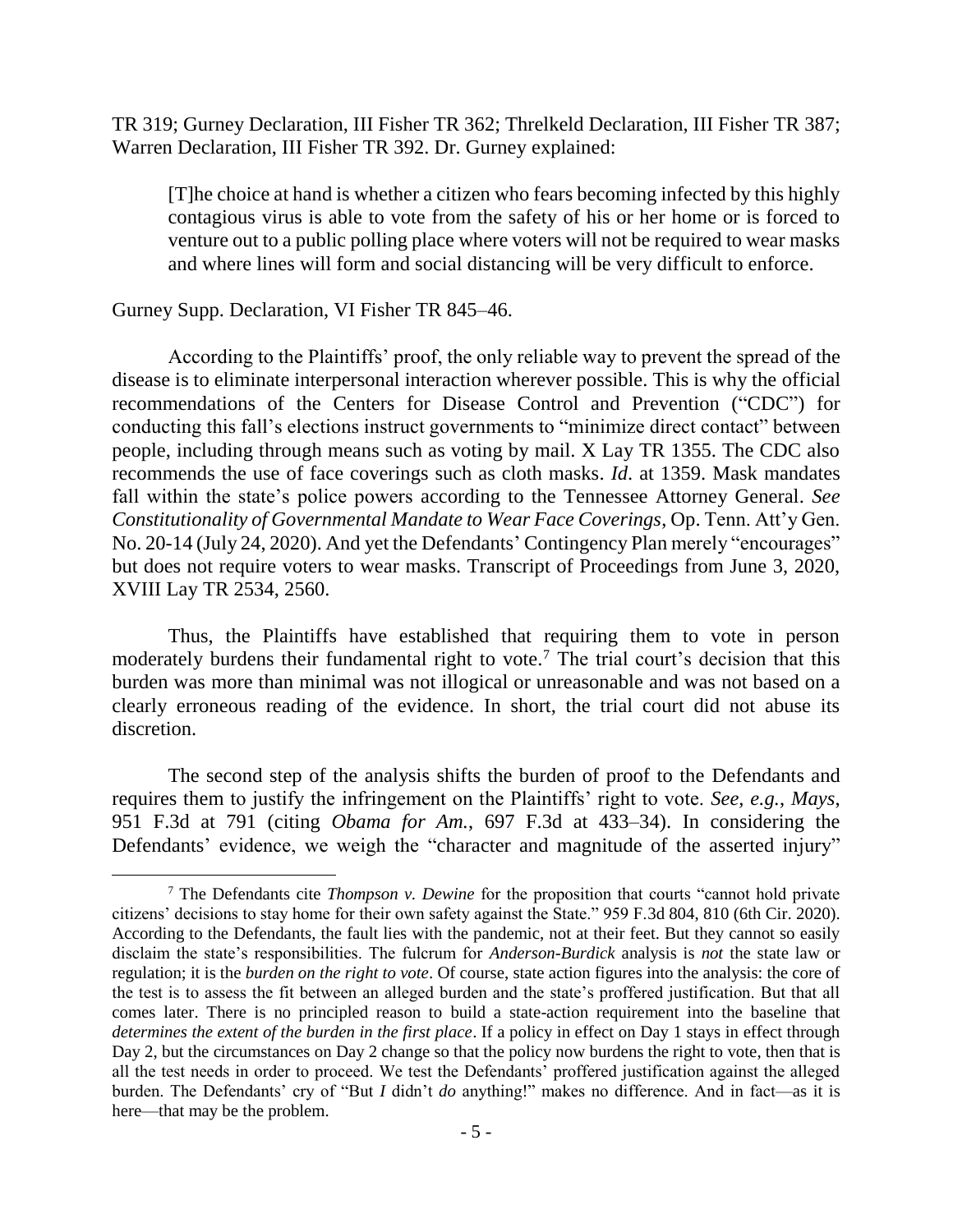against the "precise interests put forward by [the Defendants] . . . taking into consideration the extent to which those interests make it *necessary* to burden the plaintiff's rights." *Obama for Am.*, 697 F.3d at 433 (quoting *Burdick*, 504 U.S. at 434). Thus, the Defendants had to establish that exposing would-be voters to a deadly pandemic was necessary to advance an important objective and that their actions were appropriately tailored to that end.

The Defendants attempt to meet their burden of proof by advancing several related interests: the feasibility and fiscal impact of increasing absentee voting, as well as the specter of voter fraud. In simple terms, the Defendants' first argument is that allowing the Plaintiffs to vote absentee would bust the budget and invite chaos. To support this contention, the Tennessee Coordinator of Elections, Mark Goins, has estimated the amount of additional resources needed to process the influx of absentee ballots, depending on different projections. Typically, less than 3% of registered voters submit an absentee ballot. Yet the Defendants' contingency plan assumes that every single voter who is statutorily eligible to vote absentee will request a ballot, preparing for 33% of registered voters to vote absentee. Goins Declaration, XI Lay TR 1537–38. The tab for this expansion is covered by a "significant portion" of the nearly \$10 million in federal stimulus money that Tennessee received for election costs. *Id.* at 1538. Under the injunction, the Defendants imagine that *100%* of all eligible registered voters will vote by absentee ballot in the August and November elections—even though never in the state's history has this occurred. The Defendants' predictions of bedlam and financial ruin are predicated on the testimony of five county election administrators (Jeff Roberts of Davidson, XI Lay TR 1628–32; Linda Phillips of Shelby, *id.* at 1634–37; Chris Davis of Knox, *id.* at 1639–42; Tim Sweat of Morgan, XII Lay TR 1644–46; and Annette Pulley of Houston, *id*. at 1648–51) who crunched the numbers based on that projection. The Defendants offered no credible evidence as to why in the midst of a pandemic every single voter in Tennessee who is eligible to vote by absentee ballot would request an absentee ballot, vote, and then return the ballot. The Defendants' evidence to support the financial costs of allowing additional voters to vote absentee is just not credible.

The Defendants also rely on the testimony of Kim Wyman, the Secretary of State of Washington. She estimates, based on her knowledge of Washington's conversion to an all vote-by-mail state, that it would take Tennessee years to do the same. "Based on our experiences in Washington, it would be extremely difficult for Tennessee to switch to by-mail voting for the November elections, and impossible to switch to by-mail voting for the August elections, without it resulting in total chaos and comprising [sic] the integrity of the elections." Wyman Declaration, XII Lay TR 1663. But this testimony misses the mark. Tennessee is not changing to a system where everyone votes by mail, and a ballot is mailed to every voter. Again, the Defendants failed to submit credible evidence to support their position.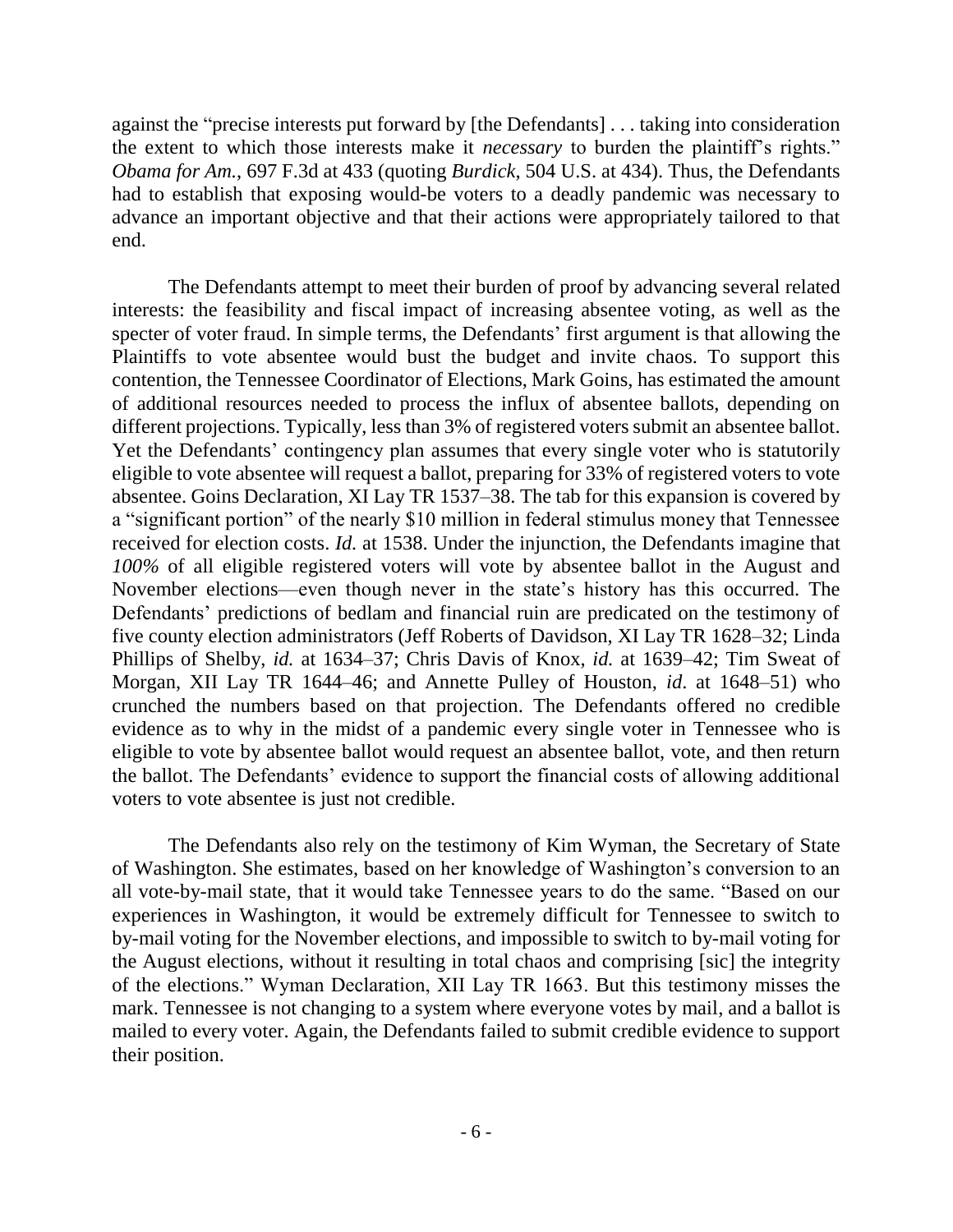The Defendants' argument that every single voter who is eligible to vote absentee will do so is undermined by history (it has never happened before) and the difficulty that a voter faces in voting absentee. Ballots are not just automatically mailed to would-be voters. Instead, a qualified Tennessee voter must first request a ballot by submitting a signed written request detailing information including the voter's name, address, social security number, birthday, and the statutory reason for absentee voting. The voter can obtain a ballot request form by downloading it from the Secretary of State's website, printing it, filling it out, and signing it.<sup>8</sup> The voter must then go to a *different* website, correctly identify his or her local election commission office, and mail, fax, or e-mail it there. Once the ballot is received, the voter must fill it out and return it by mail; hand delivery to the local election commission office is prohibited. In short, the voter must make a concerted effort to vote absentee; most of the public materials explaining how to vote absentee presume access to a computer and a printer. Anyone other than an employee of an election commission who "gives an application for an absentee ballot to any person" commits a felony. Tenn. Code Ann. § 2-6-202(c)(3) (2014 and Supp. 2019). Merely giving "an unsolicited request for application for absentee ballot to any person" risks a Class A misdemeanor. *Id*. § 202(c)(4).

The Defendants express concern over the crushing workload that will be caused by increased voter participation in absentee voting. Yet the Defendants have been under this injunction for two months, already having carried out the absentee component of this week's primary election. The Defendants have filed no Tennessee Rule of Appellate Procedure 14 motion for consideration of post-judgment facts to report any logistical nightmares that had somehow come to pass while escaping public view. All we know is that the number of absentee votes ticked up,<sup>9</sup> and yet the republic still stands.

In *Mays*, the Sixth Circuit held that the state's interest in the orderly administration of the election was "important and weighty enough to overcome the moderate burden" of a three-day deadline for plaintiffs confined in a jail to request an absentee ballot. 951 F.3d at 791. But that conclusion depended on crucial facts established in *Mays* that are not in evidence here. Ohio demonstrated a concrete trade-off for election officials to spend their scarce resources—most of all, in the weekend before an election, *time*—on last-minute absentee ballot requests in lieu of an array of other pressing duties. *Id*. at 787–88. Importantly, what sat on the other side of the ledger were *also* vital measures to effectuate the right to vote.

But here, the Defendants' predictions of chaos rest on dubious assumptions that serve only to excuse inaction. As the trial court observed, the Defendants' fevered speculation that 100% of eligible voters would vote absentee at a 100% turnout rate may

<sup>8</sup> Tenn. Sec'y of State, *How Do I Request an Absentee Ballot?*, https://sos.tn.gov/products/elections/how-do-i-request-absentee-ballot (last visited Aug. 4, 2020).

<sup>9</sup> *See infra* notes 10–12 and accompanying text.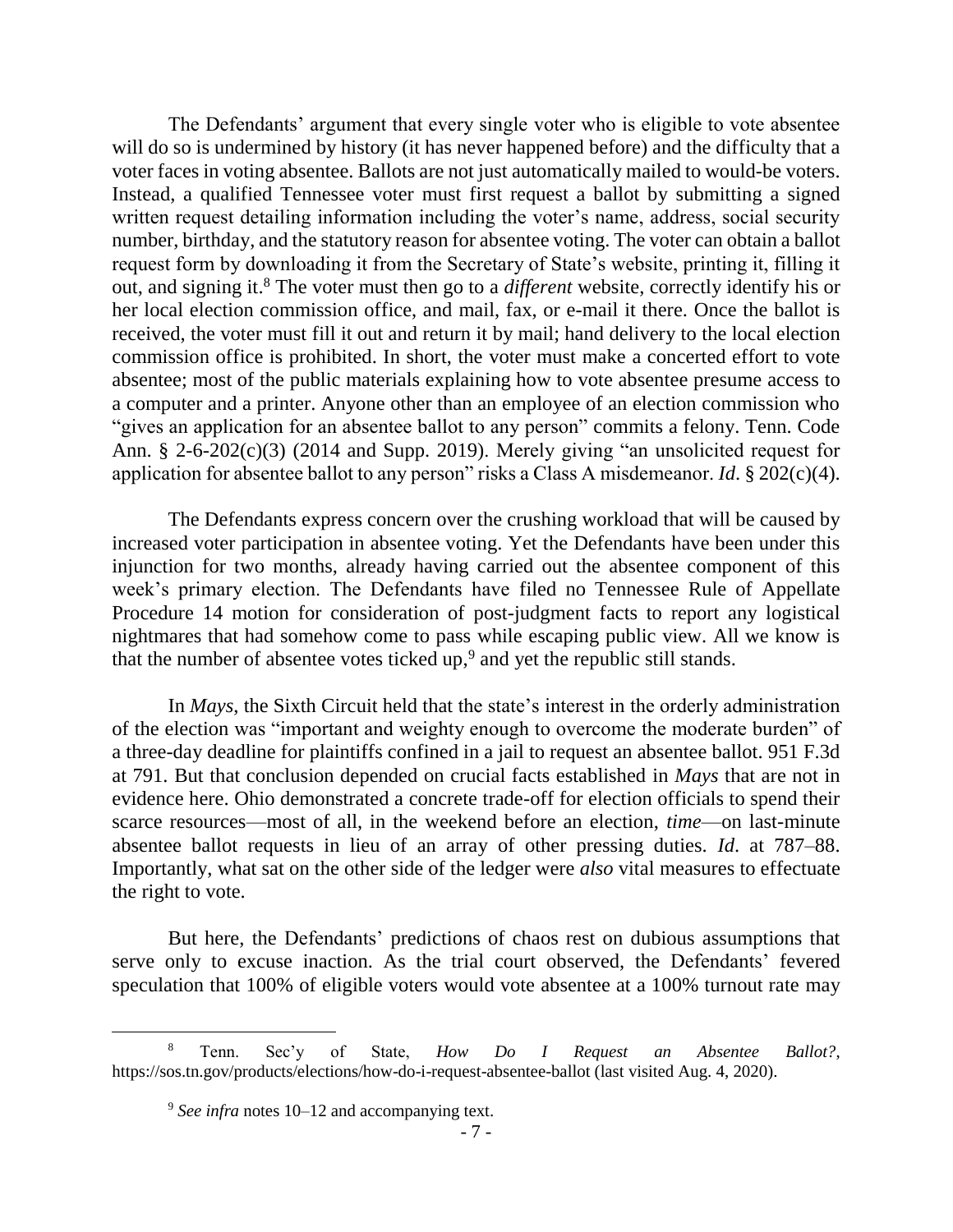be more driven by a desire to be "overprepared," *see* Contingency Plan, III Lay TR 284 and XI Lay TR 1535–40, than it is informed by past experience, XV Lay TR 2091–92 (tabulating past turnout). The Defendants' expert witness Secretary Wyman conceded that this assumption sits well outside the range of the reasonable. XIII Lay TR 1917. When pressed by the trial court, the Defendants' counsel offered little further to defend their position. *See* Transcript of Proceedings from June 3, 2020, XVII Lay TR 2492–2502.

The total turnout in November 2016 was 62% of registered voters; in November 2018, the turnout was  $54\%$ .<sup>10</sup> The window for absentee voting in the August elections has already closed, and the Secretary of State has tracked the number of votes that have come in.<sup>11</sup> The Secretary of State's website does not disaggregate the data for early and absentee voting, so we cannot know exactly how many people voted absentee under the injunction. But we do know that it was much less than all voters—absentee and early voters together added up to about 578,000, or roughly *only* 14% of all registered voters.<sup>12</sup> This was a modest increase, and in at least nine counties (Haywood, Wayne, Monroe, Perry, Overton, Lake, Hancock, Scott, and Clay) the number of early and absentee voters *decreased* from  $2016.<sup>13</sup>$ 

And unlike in *Mays*, there is no pressing time constraint here. Assuming a risk of delay in tabulating the results, the desire for punctuality or the need for public patience does not outweigh even a moderate burden on the right to vote.

To the extent that the Defendants' asserted interest is *purely* fiscal, burdening the Plaintiffs' right to vote by denying them access to an absentee ballot in this pandemic—to any ballot at all—is not properly tailored. First, it is difficult to assess exactly how many additional resources will be necessary as a result of the injunction. The Defendants, who had the burden of proof, offered no direct evidence on this point—only the assertions and

<sup>10</sup> Tenn. Sec'y of State, *Statistical Analysis of Voter Turnout for the November 8, 2016 Election as Submitted by the Counties*, https://sos-tn-gov-files.s3.amazonaws.com/2016\_November\_PPP\_Turnout.pdf (last visited Aug. 4, 2020); Tenn. Sec'y of State, *Statistical Analysis of Voter Turnout for the November 6, 2018 Election as Submitted by the Counties*, https://sos-tn-gov-files.tnsosfiles.com/2018%20November.pdf (last visited Aug. 4, 2020).

<sup>11</sup> Tenn. Sec'y of State, *2020 vs. 2016 through 14 Days – All Voters by County*, https://sos-tn-govfiles.tnsosfiles.com/August%202020%20-%20All.pdf?01d105W34SF4muRgCFrdacMR7BJ8VhO8 (last visited Aug. 4, 2020).

<sup>&</sup>lt;sup>12</sup> *Id.* The estimate of total registered voters for this simple calculation comes from the most recent data from the office of the Tennessee Secretary of State, about 4,073,000 as of December 2019. *See* Election Statistics, Voter Registration, December 2019, Tennessee Secretary of State, https://sos.tn.gov/products/elections/election-statistics (last visited Aug. 4, 2020).

<sup>13</sup> Tenn. Sec'y of State, *2020 vs. 2016 through 14 Days – All Voters by County*, https://sos-tn-govfiles.tnsosfiles.com/August%202020%20-%20All.pdf?01d105W34SF4muRgCFrdacMR7BJ8VhO8 (last visited Aug. 4, 2020).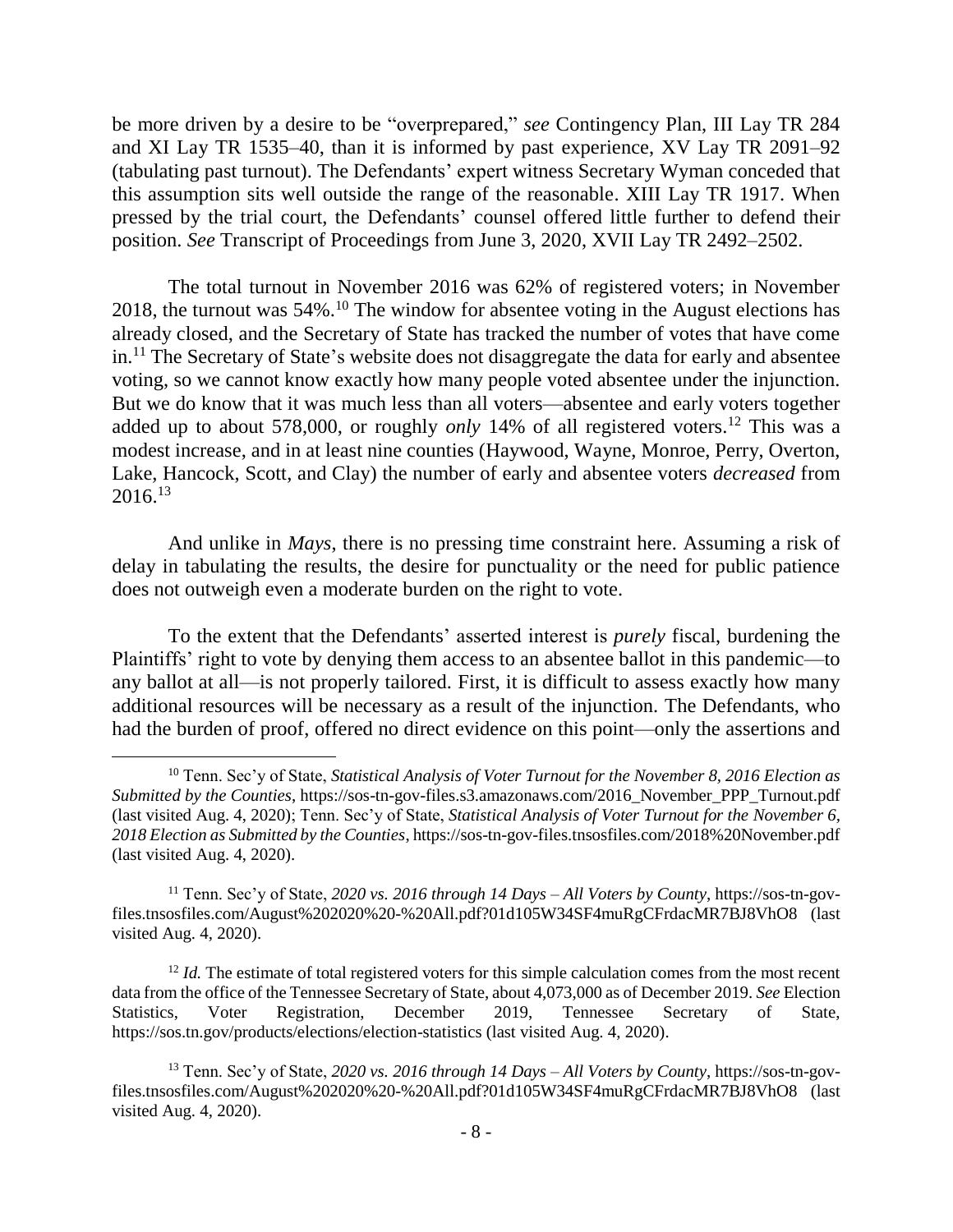assumptions already discussed. We are not able to "guesstimate" this amount from the Defendants' evidence. *See* Memorandum and Order Granting Temporary Injunction, XV Lay TR 2121–25. Second, even though the Defendants surely face difficult trade-offs as budgets come under strain during an economic crisis, the initial item on the chopping block *cannot* be a fundamental constitutional right. The right to vote is a constitutional mandate—every bit as much as the purity of the ballot box that the Defendants espouse and a statutory entitlement. The introductory provision of the absentee ballot chapter insists that "[t]he purpose of this chapter is to provide a means for qualified voters to cast their votes when they would otherwise be unable to vote," Tenn. Code Ann. § 2-6-101(a) (2014), and the purpose of the title is similarly to conduct elections "so that . . . [m]aximum participation by all citizens in the electoral process is encouraged." Tenn. Code Ann.  $§$  2-1-102(4) (2014).

The Defendants also worry about "leakage" or undercounting absentee ballots because of voter error. But the trial court was right in finding that "[i]t is for the individual, not the State, to weigh the risk of not filling out the absentee ballot correctly and their vote not being counted, versus exposing themselves to the polling place during the pandemic." Memorandum and Order Denying Stay and Granting Interlocutory Appeal, XVIII Lay TR 2629. Possessing the right to vote means the freedom to make that determination for oneself.

Finally, a pivotal consideration in upholding the absentee deadline in *Mays* was that the state of Ohio had already gone further than the vast majority of its peers in opening access to the ballot. The *Mays* court discounted the burden on the right "given the alternative voting opportunities that Ohio provides." 951 F.3d at 786. "Ironically, it is [Ohio's] willingness to go further than many States in extending the absentee voting privileges" that opened it up to the plaintiffs' equal protection claim. *Id.* at 791 (alteration in original) (quoting *McDonald v. Bd. of Election Comm'rs of Chicago*, 394 U.S. 802, 810 (1969)).

But here, the consideration of the Defendants' efforts to open access to the ballot points entirely in the opposite direction. As the trial court aptly put it, "unlike the can-do approach" of forty-seven states with vote-by-mail or absentee measures, eleven of which adopted them as an emergency response to this pandemic, Tennessee has simply thrown up its hands. Like the Sixth Circuit, I

fail to see the merit in wearing blinders. While comparisons with the laws and experience of other states may not be determinative of a challenged law's constitutionality, to ignore such information as irrelevant is to needlessly forfeit a potentially valuable tool . . . and deny reality: courts routinely examine the burden resulting from a state's regulation with the experience of its neighboring states.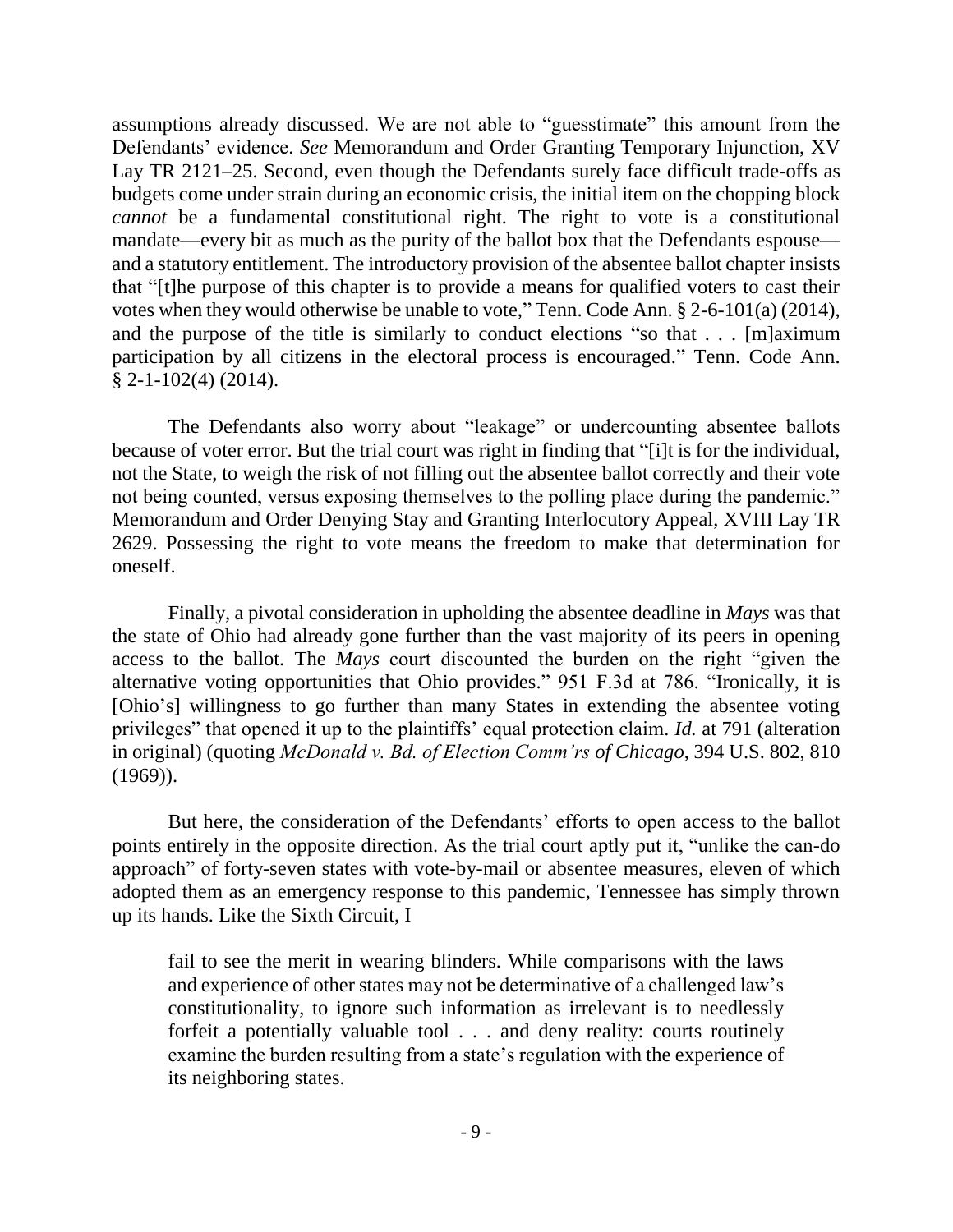*Ohio Democratic Party*, 834 F.3d at 629 (citations omitted). This insight holds true for assessing the difficulties a state confronts as much as it does the imposition on voters. And here, the experience of all but three sister states belies the Defendants' arguments. States enjoy a wide latitude in administering their elections, but that choice cannot arbitrarily deprive the right to vote. Any infringement must be justified, and here it is not. The Defendants failed to carry their burden of proof.

The Defendants' other asserted interest to justify this deprivation is the prevention of voter fraud. We have credited this interest as important in weighing the balance of election regulations, *City of Memphis v. Hargett*, 414 S.W.3d 88, 103 (Tenn. 2013), because once again, the value of an "election[]" that is "free and equal" sits on both sides of the scale. Tenn. Const. art. I, § 5. And yes, the Defendants may plan ahead to prevent fraud. But, again, this interest must be properly tailored to the alleged burden. The means must fit the end, and here, they do not. The Defendants' election expert, Secretary Wyman, has publicly stated that concerns about fraud should not dissuade states from extending absentee voting by mail in this pandemic. *See* Kim Wyman, Opinion, *Republican Leader: My State Shows Why Voting by Mail Is Secure and Trustworthy*, USA Today (May 15, 2020), available at https://www.usatoday.com/story/opinion/2020/05/15/amidcoronavirus-washington-state-shows-why-vote-mail-secure-column/5189588002/. When the trial court pressed the Defendants' counsel on this contradiction and complete lack of evidence, his response was to suggest that Tennessee may prophylactically prevent fraud a non sequitur—and to pivot to its other argument that Tennessee is "being asked to turn on a dime," which has been addressed. *See* XVIII Lay TR 2538–40.

Additionally, the means of depriving voters access to absentee ballots are not properly tailored to the state's interest. As we observed in *City of Memphis*, the constitutional means "to avoid potential fraud in an absentee ballot" is that "voters must strictly comply with an entirely different set of procedural safeguards" from in-person voting, most notably "providing a signature to be compared with the voter's signature in the registration record, and signing an affidavit under penalty of perjury attesting that all information on the ballot application is correct and that the affiant meets all the necessary voting qualifications." 414 S.W.3d at 110–11 (citations omitted). The Defendants have already significantly expanded their expectations for absentee voting from less than 3% up to 33%. Forty-seven other states have gone even further. The Defendants must present evidence that these narrower means and policies already in place are inadequate, and they have no choice but to toss out absentee voting like the proverbial baby and the bathwater. The Defendants have failed to carry their burden of proof.

It comes down to the Defendants' concern that if qualified Tennessee voters with no underlying health conditions are allowed to submit a ballot request to vote by mail, there could be fraud. Yet, the Legislature already allows a multitude of other voters to vote absentee: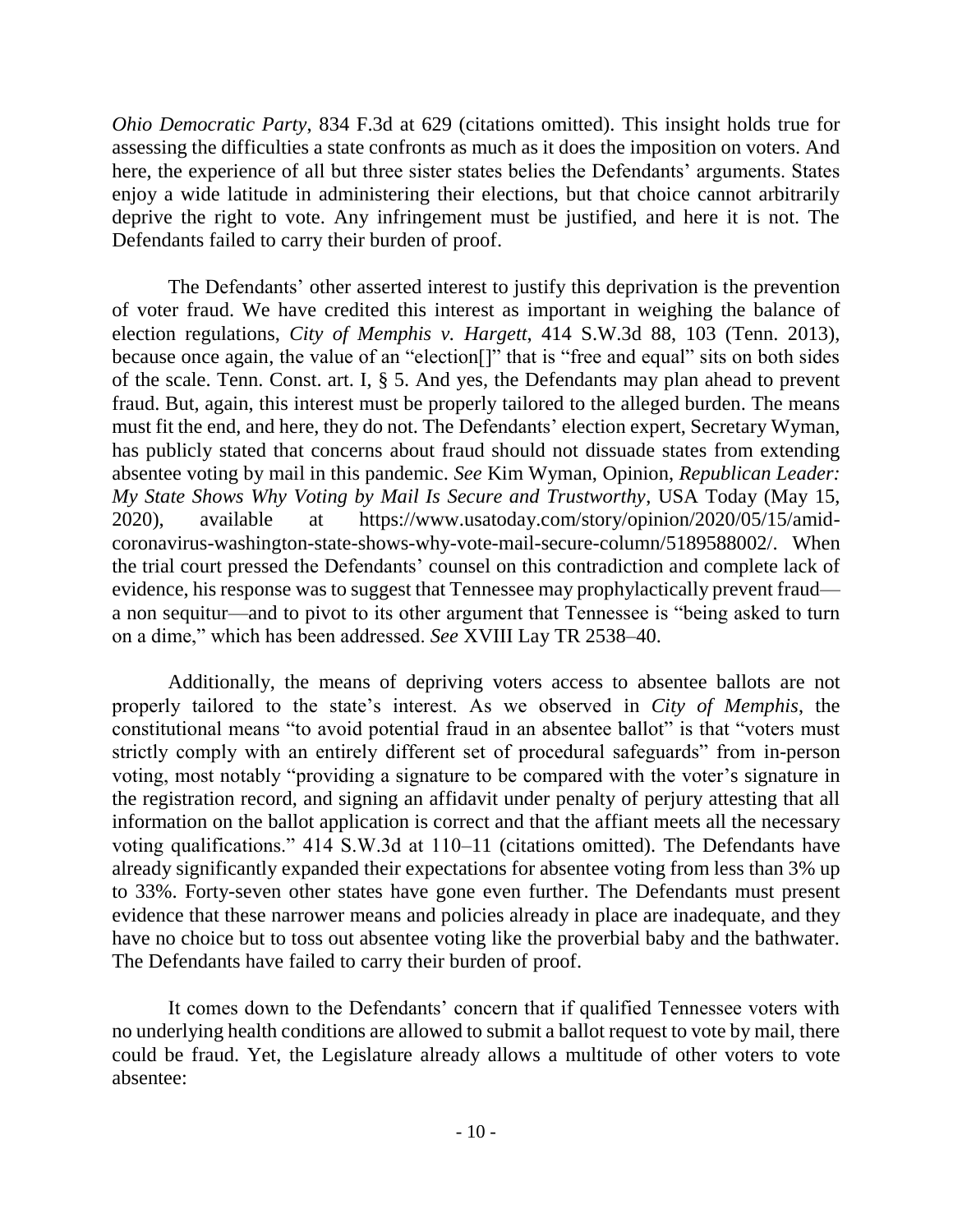**(1) Persons Outside of County.** If the voter will be outside the county where the voter is registered during the early voting period and on election day during all the hours the polls are open for any reason other than the fact that the voter will be imprisoned;

**(2) Students and Spouses Outside of County.** If a voter is enrolled as a full-time student in an accredited college, university or similar accredited institution of learning in this state which is outside the county where the voter is registered. This provision also applies to the spouse of the student who resides with the student;

**(3) (A) Permanent Absentee Voting Register.** The county election commission shall establish a permanent absentee voting register for any person who is, because of sickness, hospitalization or physical disability unable to appear at either the commission office or at the person's polling place for the purpose of voting. To be eligible for placement on the register, a voter shall file a statement by the person's licensed physician with the county election commission stating, under the penalty of perjury, that in the physician's professional medical judgment, the patient (voter) is medically unable to appear at the polling place to vote and is medically unable to go to the commission office for the purpose of early voting. The voter shall file the physician's statement and the application not less than seven (7) days before the election. The administrator of elections shall attach the physician's statement to the voter's permanent registration record. Without any further request, the administrator shall send to each person placed on the permanent absentee voting register an application for an absentee ballot for each election in which the person may vote;

**(B) Residents of Certain Institutions.** In the case of individuals who are full-time residents of any licensed nursing home, home for the aged or similar licensed institution providing relatively permanent domiciliary care, other than a penal institution, outside the voter's county of residence, the procedure for voting shall substantially follow the provisions established in subdivision (3)(A) for voters on the permanent absentee voting register, or the voter may vote under the procedures established in subdivision (1) for voters outside of the county;

**(4) Jurors.** If an individual expects to be unable to appear during the early voting period or at the polling place on election day because the person is serving as a juror for a federal or state court;

## **(5) Persons Over 60 — Persons Hospitalized, Ill or Disabled.**

**(A)** A person sixty (60) years of age or older when the person requests to vote absentee;

**(B)** The person is a voter with a disability as defined in § 2-3-109, and the voter's polling place is inaccessible;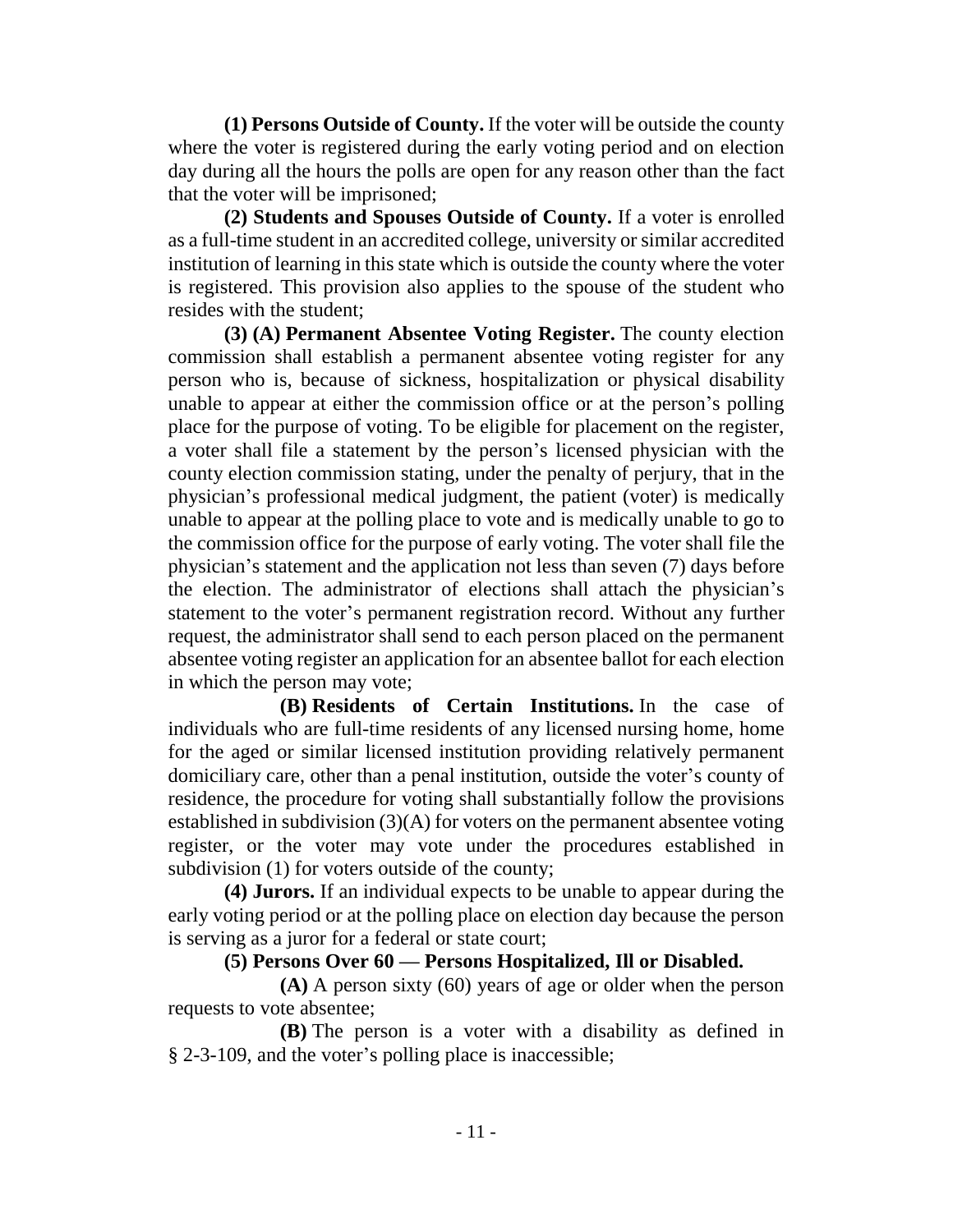**(C)** The person is hospitalized, ill or physically disabled, and because of such condition, the person is unable to appear at the person's polling place on election day; or

**(D)** The person is a caretaker of a hospitalized, ill or disabled person;

**(6) Candidates for Office.** Without stating any reason therefor, if the voter is a candidate for office in the election for which the voter seeks to cast an absentee ballot;

**(7) Election Officials — Election Commission Members or Employees.** If the person is an election official or a member or employee of the election commission on election day;

**(8) Observance of a Religious Holiday.** If the voter cannot appear during the early voting period or at the polling place because of observance of a religious holiday; or

**(9) Persons Possessing a Valid Commercial Driver License or Transportation Worker Identification Credential.** A voter who possesses a valid commercial driver license or a valid transportation worker identification credential and who certifies that the voter:

**(A)** Will be working outside of the county or state where the voter is registered during the early voting period and on election day during all the hours the polls are open; and

**(B)** Has no specific out-of-county or out-of-state location to which mail may be sent or received during such time;

may complete an application to vote absentee by mail at the voter's county election commission office or complete an absentee by-mail application pursuant to  $\frac{8}{9}$  2-6-202(a)(3); provided, that if applicable, such voter satisfies the requirements of  $\S$  2-2-115(b)(7). In order for the absentee application to be processed, the voter must provide a photocopy of the commercial driver license or transportation worker identification credential, the commercial driver license number on the voter's current commercial driver license, if applicable, and provide a current residential address and a mailing address to which the ballot shall be mailed. This subdivision (9) also applies to the spouse of the person who possesses the commercial driver license.

Tenn. Code Ann. § 2-6-201 (Supp. 2019).

The Defendants offered no evidence as to why adding the Plaintiffs would tip the scale and result in an increased risk of fraudulent elections. The Defendants propose to reduce the risk of fraud by reducing the number of absentee voters in the midst of a pandemic. Voter suppression is not an acceptable plan.

The trial court determined that the Defendants' imposition on Plaintiffs' right to vote was not properly tailored to the Defendants' stated interests, nor did those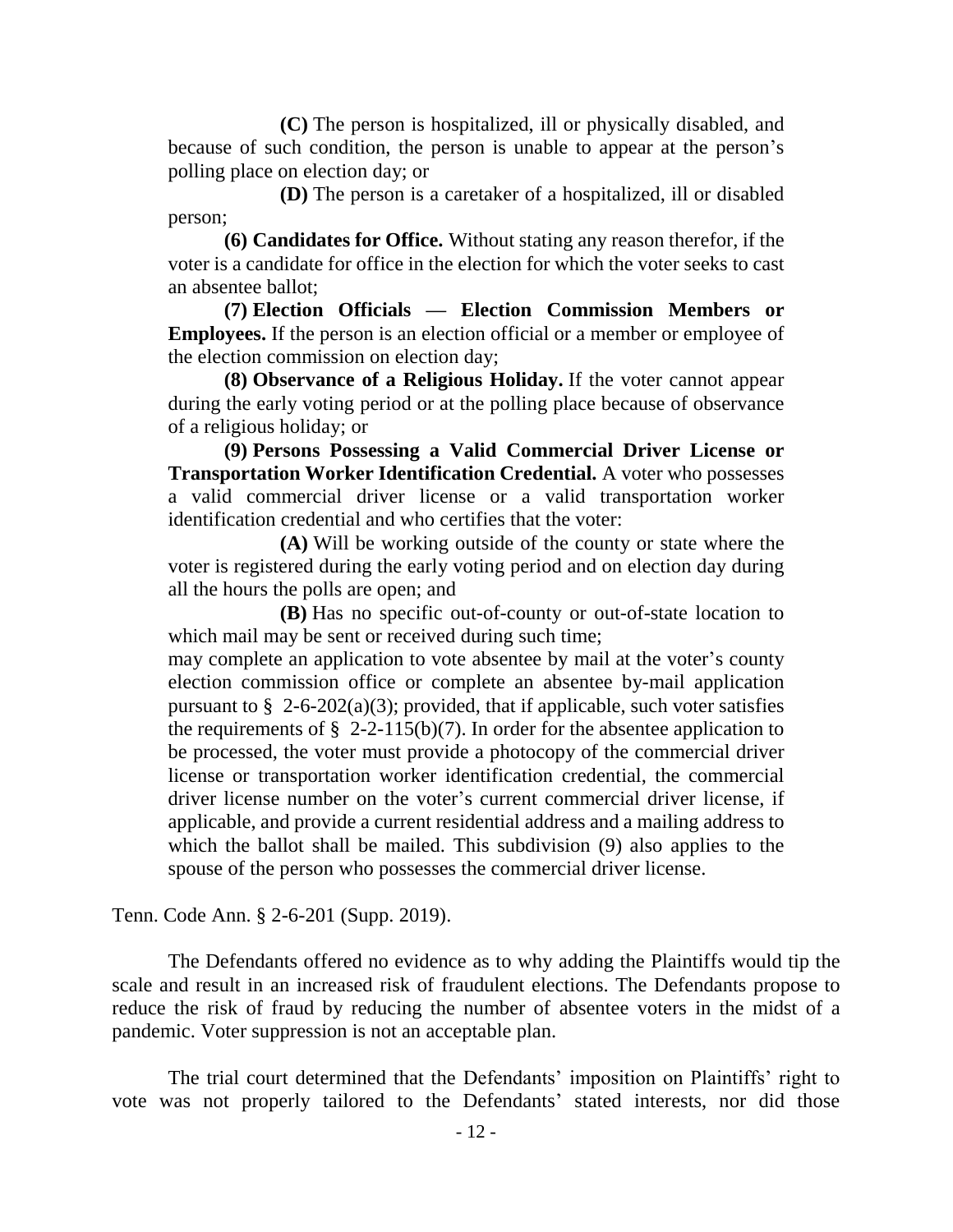justifications outweigh that burden. In making this determination, the trial court did not apply the wrong legal standard, rely on illogical inferences, or draw any conclusions from the record that were clearly erroneous. For these reasons, the trial court did not abuse its discretion. *See Funk*, 570 S.W.3d at 210. Because the trial court did not abuse its discretion in determining that requiring the Plaintiffs to vote in person during the pandemic substantially burdens that right and that this burden is not outweighed by the Defendants' interests, it follows that the trial court did not abuse its discretion in determining that the Plaintiffs were likely to succeed on the merits of their claim under the *Anderson-Burdick* standard. *See Obama for Am.*, 697 F.3d at 431–32.

As a result, the harm that the Plaintiffs are likely to suffer also satisfies the second element in our four-part test for injunctive relief, that the harm is likely to be irreparable. "When constitutional rights are threatened or impaired, irreparable injury is presumed," especially where (as here) monetary damages cannot make the plaintiffs whole. *Obama for Am.*, 697 F.3d at 436 (citing *ACLU of Ky. v. McCreary Cnty.,* 354 F.3d 438, 445 (6th Cir. 2003)). "A restriction on the fundamental right to vote therefore constitutes irreparable injury." *Id*. (citing *Williams v. Salerno*, 792 F.2d 323, 326 (2d Cir. 1986)). Third, in light of the constitutional right at stake, the injunction does not cause any harm to other parties, such as the Defendants. The *Anderson-Burdick* test as applied by the trial court sufficiently balances those equities. Finally, "the public has a 'strong interest in exercising the fundamental political right to vote.'" *Id.* at 436–37 (quoting *Purcell v. Gonzalez*, 549 U.S. 1, 4 (2006)). Where that right has been burdened in a way that the state has failed to adequately justify, an injunction promotes that interest. The trial court did not abuse its discretion in issuing the injunction.

Overall, the majority's decision is mostly right. Applying the *Anderson-Burdick* standard results in a finding that the Defendants' limited interpretation of Tennessee Code Annotated section 2-6-201(5)(C) and (D) places a moderate burden on the Plaintiffs' right to vote; the burden then shifts to the Defendants to justify this infringement on the Plaintiffs' constitutional right to vote; and that the Defendants offered three justifications for their actions: prevention of fraud, fiscal responsibility, and feasibility. The majority is correct that the Defendants have the authority to regulate the conduct of elections, but it is not enough to rest on this conclusory statement. The Defendants had to submit evidence to justify the burden placed on the Plaintiffs' right to vote; the Defendants failed to present credible evidence. As to fraud, the majority "tend[s] to agree" that the Defendants' claims about the risk of voter fraud was not persuasive. Again, the Defendants did not offer any credible evidence, as it must, to show that the burden on the Plaintiffs' right to vote is justified by its stated interest to prevent fraud. Of course, the Defendants may act prophylactically to prevent voter fraud—so long as their actions do not violate voters' constitutional rights. The foremost policy of the State of Tennessee is the fundamental law of our Constitution. And it is our solemn judicial duty to protect fundamental rights by carefully examining the state's reasons when these rights are burdened.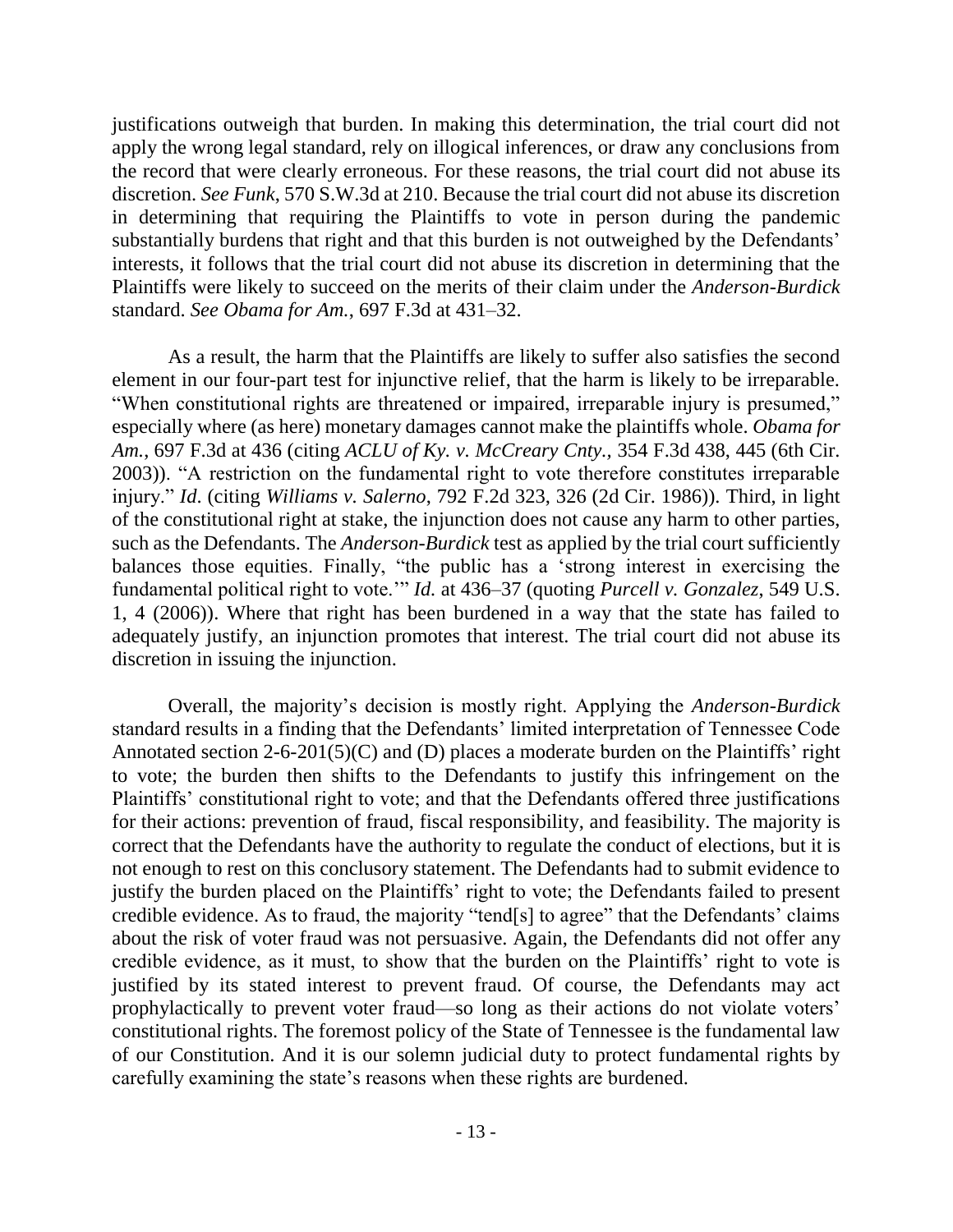In short, the State of Tennessee is in the midst of a deadly COVID-19 pandemic with no end in sight. Tennessee has been under a state of emergency since March 12, 2020. Many rules and statutes, ranging from in-person quorum requirements for government bodies to prohibitions on take-out and delivery purchases of alcohol, are suspended because of the pandemic. Over 112,000 Tennesseans have contracted the disease; over 1,100 Tennesseans have lost their lives; and 4,900 Tennesseans are being treated in hospitals because of COVID-19.<sup>14</sup> COVID-19 cases are growing exponentially. Since this case was filed, the daily average of new COVID-19 cases has increased by over 600%; that figure for daily deaths has more than doubled. *See Tennessee Coronavirus Map and Case Count*, N.Y. Times (Updated Aug. 4, 2020), available at https://www.nytimes.com/interactive/2020/us/tennessee-coronavirus-cases.html. Forty percent of cases are estimated to be asymptomatic, but even these silent spreaders will each infect an estimated 2.5 additional people. Chris Ciaccia, *CDC's 'Best Estimate' is 40% COVID-19 Infections Are Asymptomatic*, Fox News (July 13, 2020), available at https://foxnews.com/science/cdc-best-estimate-40-percent-covid-19-infectionsasymptomatic (last visited Aug. 4, 2020). Thus, the White House Coronavirus Task Force and the CDC advise that face coverings are "a critical tool in the fight against COVID-19 that could reduce the spread of the disease, particularly when used universally within communities." Ctrs. for Disease Control & Prevention, *CDC Calls on Americans to Wear Masks To Prevent COVID-19 Spread* (July 14, 2020) (press release citing an editorial review in the Journal of the American Medical Association), https://www.cdc.gov/media/releases/2020/p0714-americans-to-wear-masks.html.

Despite the significant increase in COVID-19 case counts, Tennessee has no statewide mask mandate. People continue to gather in enclosed places, such as bars and restaurants. School starts soon in many communities; even contact sports are allowed. *See*  Tenn. Exec. Order No. 55 (July 31, 2020) at \*3, https://publications.tnsosfiles.com/pub/execorders/exec-orders-lee55.pdf. COVID-19 test results are not always timely issued. There is no vaccine in sight. Tennessee is out of step with nearly every other state in the country in its response to absentee voting during this pandemic. Only three other states do not allow either voting by mail or no-excuse absentee-by-mail voting in the current pandemic.

In the midst of this pandemic and while Tennessee remains under a state of emergency, qualified Tennessee voters with no underlying medical or health conditions should not be left with the impossible choice of voting in person and risking getting COVID-19 or forfeiting their constitutionally protected right to vote. Tennessee voters deserve better.

<sup>14</sup> *See Tennessee COVID-19 Unified Command Dashboard*, *supra* note 2.